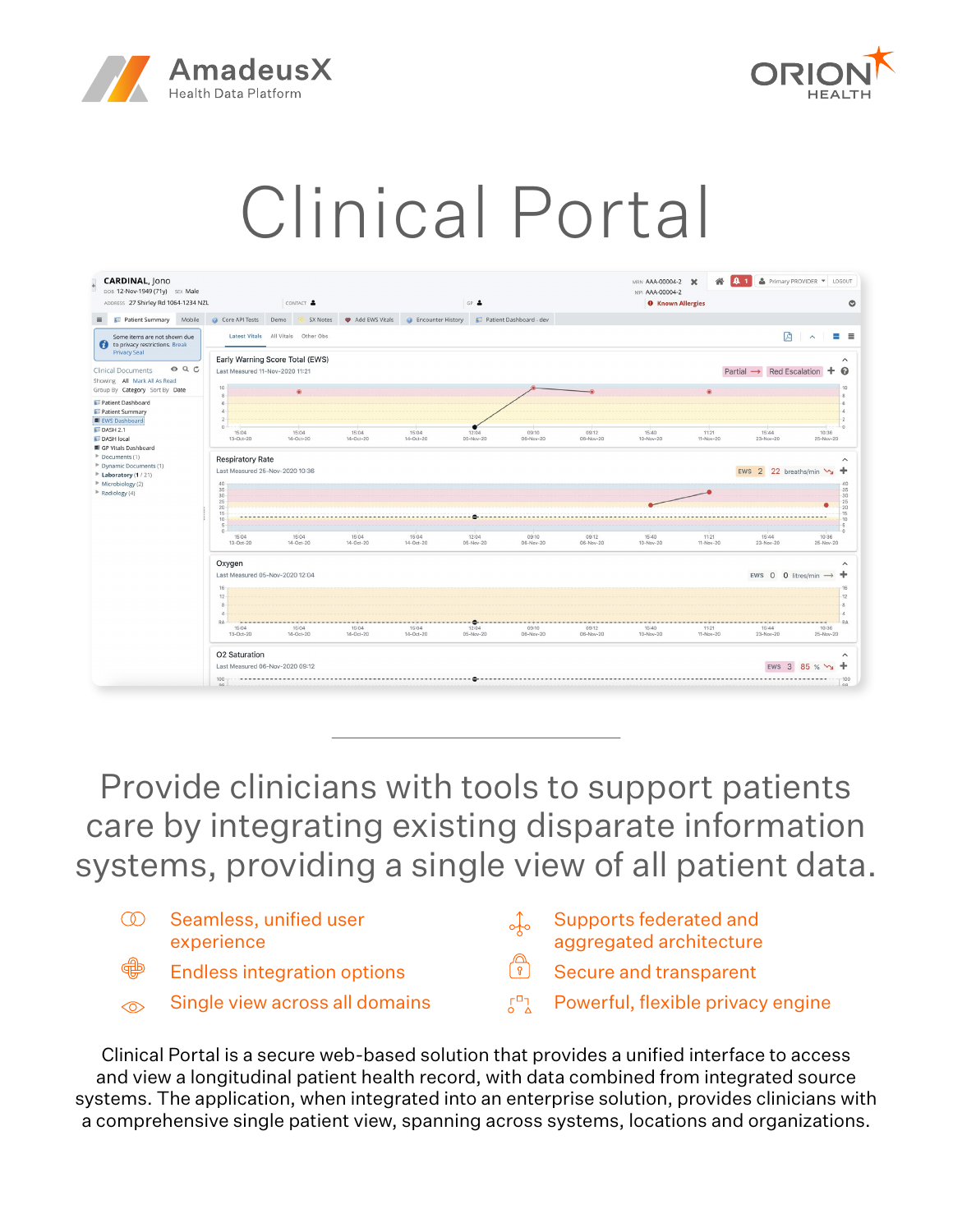

| <b>CARDINAL, Jono</b><br>DOB 12-Nov-1949 (70v) SEX Male<br>ADDRESS 27 Shirley Rd 1064- HOME +64(9)2372624 |                                  | MRN AAA-00009-3<br>MPL AAA-00009-3<br>GP & Dr. loe Martin                | $\mathbf x$                                         | 三、<br>k 3<br><b>O</b> Known Allergies                             | & Primary PROVIDER -<br>LOGOUT |
|-----------------------------------------------------------------------------------------------------------|----------------------------------|--------------------------------------------------------------------------|-----------------------------------------------------|-------------------------------------------------------------------|--------------------------------|
| <b>F</b> Patient Summary<br>$\equiv$<br>Vitals                                                            | <b>Patient Dashboard</b>         |                                                                          |                                                     |                                                                   |                                |
| <b>Patient Summary</b><br>Static Longitudinal                                                             |                                  |                                                                          |                                                     |                                                                   | Collapse all ■ ■               |
|                                                                                                           |                                  | Privacy restricted Some items are not shown                              |                                                     |                                                                   |                                |
| <b>Encounters</b><br>1 item                                                                               | $\sim$<br>$\cdots$               | <b>Latest Vitals</b><br>3 items                                          | $\sim$<br>$\epsilon^{\mu}$<br>                      | <b>Recent Documents</b><br>19 items                               | $\sim$<br>                     |
| Privacy restricted Some items are not shown<br><b>Break privacy seal</b>                                  |                                  | Room Air<br>50 /min Heart Rate                                           | Feb 21, 2020<br>$\checkmark$<br>Feb 21, 2020 $\vee$ | Privacy restricted Some items are not shown<br>Break privacy seal |                                |
| All<br>Emerge<br>Inpatient                                                                                | Outpati                          | 38 °C Temperature                                                        |                                                     | 2011                                                              |                                |
| n                                                                                                         | 0                                | <b>YELLOW ZONE</b>                                                       | Feb 20, 2020<br>$\checkmark$                        | LFT Dr   Martin<br>G,<br><b>ABNORMAL</b> Chemistry                | Aug 18, 2011 v                 |
| 2008<br>+ Medical Service                                                                                 |                                  | Procedures                                                               | $\sim$                                              | Coag Dr J Martin<br>G,<br><b>ABNORMAL</b> Chemistry               | Aug 18, 2011 V                 |
| <b>Red Regional Hospital</b>                                                                              | Apr 12, 2008<br>$\checkmark$     | 2 items                                                                  |                                                     | <b>HBA1C</b> Dr J Martin<br><b>ABNORMAL</b> Hematology            | Aug 17, 2011 $\vee$            |
| <b>Medication History</b>                                                                                 | $\sim$<br>                       | Privacy restricted Some items are not shown<br><b>Break privacy seal</b> |                                                     | Electrolytes Dr J Martin<br>EL Chemistry                          | Aug 17, 2011 v                 |
| 5 items                                                                                                   |                                  | 2013                                                                     |                                                     | Troponin Dr J Martin                                              | Aug 17, 2011 V                 |
| Ritonavir 100 mg oral<br>$\mathcal Q$ capsule 3 times daily<br><b>FUTURE</b>                              | Apr 15, 2032<br>$\sim$<br>3 days | <b>Complete primary</b><br>rhinoplasty of external<br>nose               | Sep 29, 2013 $\vee$                                 | Chemistry<br>Troponin Dr J Martin<br>$E_{\text{A}}$ Chemistry     | Aug 16, 2011 v                 |
| Adefovir dipivoxil Once<br><b>ACTIVE</b>                                                                  | Oct 11, 2015 $\vee$              | SYS A<br>1985                                                            |                                                     | <b>MRI</b> Dr loe Martin<br>B                                     | Aug 16, 2011 v                 |
| Lamivudine 150 mg<br>and zidovudine 300 mg<br>$\omega$ oral tablet                                        | Oct 08, 2015<br>7,308 days       | Aspartoacylase (ASPA)<br>gene analysis for<br>detection of common        | Feb 20, 1985 $\vee$                                 | Radiology<br>Troponin Dr   Martin<br>Chemistry                    | Aug 16, 2011 v                 |

#### Web access to longitudinal patient record

Clinical Portal is a web-based application that provides a single point of entry to unified longitudinal patient health records that contain data from integrated source systems. It is capable of integrating a variety of information from disparate sources for acute information such as demographics, allergies and laboratory results, to broader domains such as mental health and social care.

## Dynamic Patient Summary

The Dynamic Patient Summary is the gateway to a patient's electronic record. It is a real-time summary generated from the latest available information gathered from underlying clinical information systems across the enterprise. The content and layout of the Dynamic Patient Summary can be configured to reflect the workflow requirements of the enterprise, and can even be customized by individual users to support their work preferences.

| <b>GUL, Maryam</b><br>sons 14-Feb-1937 (83y) covors Female<br>ADDRESS HOME 34 Beachwood Avenue C., HOME 01634 999999                                                                                         |                         |                                                                                      |                                     |                                                                                   | OF PAACTICE Woodway Medical Centre                 |                                              | ter: 933 333 3339<br><b>O</b> Known Alerts     | 這<br>$\mathbf{x}$                               | A 37<br><b>O</b> Known Allergies                                                |             | & William Mayfield . LOGOUT               | $\circ$                        |
|--------------------------------------------------------------------------------------------------------------------------------------------------------------------------------------------------------------|-------------------------|--------------------------------------------------------------------------------------|-------------------------------------|-----------------------------------------------------------------------------------|----------------------------------------------------|----------------------------------------------|------------------------------------------------|-------------------------------------------------|---------------------------------------------------------------------------------|-------------|-------------------------------------------|--------------------------------|
| <b>III Summary</b>                                                                                                                                                                                           | <b>Jt.</b> Care Network | C) Timeline CP Record                                                                |                                     | Dashboards Care Coordination & Medication Q Imaging                               |                                                    |                                              | 22 Fathways Patient Portal                     |                                                 |                                                                                 |             |                                           |                                |
| Document View<br>Showing All Mark All As Read<br>Group by Category Sort by Date                                                                                                                              | 000                     |                                                                                      |                                     | Clinical Summary Person Summary Person Demographics Care Network Combined Summary |                                                    |                                              |                                                |                                                 |                                                                                 |             | A.                                        | 三三                             |
| <b>IIII Patient Summary</b><br>III Key Information<br><b>III Full Patient Demographics</b><br>Collaborative Workfists                                                                                        |                         | Care Events (last 12 months) & Planned Activity<br>Organisations Involved<br>6 items | $\mathcal{A}_1$<br>↗<br>$-$         | Medications<br>4 items                                                            | ビノー                                                | $\hat{\phantom{a}}$                          | All Events & Appointments<br>35 items          | $\mathcal{A}_1$<br>$\mathcal{L} =$              | Alerts & Hazards<br>4 items                                                     |             |                                           | $\geq$                         |
| C Data Quality Feedback<br>Si Send Feedback<br>Til Add/View Notes                                                                                                                                            |                         | $A$ $C$ <sup>p</sup><br><b>L</b> SWASFT                                              | No date<br>08:20 -                  | 2020<br><b>A. COUNTY Aspirin</b>                                                  | 04-Aug-20                                          |                                              |                                                | Out<br>MHI Shelat<br>$-$                        | AII<br>4                                                                        | Action<br>3 | Resplied                                  | Insetter<br>٥                  |
| 3 Upload File<br>P. Alayts & Rodes City<br><sup>V</sup> Care Plans (\$ / %)<br><sup>31</sup> Care Plan (2.12)<br>08-Mar-2016 Mental healt<br>19-Jul-2011 Cancer care<br><sup>2</sup> Shared Care Plan (171)  |                         | <b>Royal Bournemouth H.</b><br><b>#</b> Southampton City Co                          | 08:20 -<br>05:20 LL                 | C CURRIST CHAZAB<br>CURRINT Fluoxeti                                              | 02-Aug-20<br>$20 - 346 - 20$                       | $\lambda$ 2<br>35                            | 0.5<br>27<br>$\Omega$                          | Hospit Comm.<br>Care<br>Hours<br>3<br>3         | <b>A. Bannya Not for</b>                                                        |             | 15-Aug-2013                               |                                |
|                                                                                                                                                                                                              |                         | <b>Q</b> Dorset Healthcare<br><b>ITI Dorset County Hospit</b>                        | $0820 -$<br>08:20 -                 | 2019<br>A. Paracetamol                                                            | D4-Nov-19                                          | Future                                       | C District Outpatie.                           | 25-Nov-20<br>El Entrata Outpatie. 25-Nov-20. U  | <b>4 sesouve Risk t.</b><br><b>W Elling Mobility</b><br><b># ESSIN Borderil</b> |             | 11-Jun-2016<br>14-Apr-2011<br>25-Jan-1998 |                                |
| <sup>b</sup> Specialist Care Plans (1)<br>P CGA Summary (1)<br>Clinical Decuments (280 / 325)<br>P. Clinwal Notes (%)<br><sup>b</sup> Correspondence (2)                                                     |                         | Allergies & Adverse Reactions ^<br>3 items<br><b>Collage Peanut.</b>                 | <b>Sept</b><br>05-May-1971 U        | Social Care Support Reason<br>3 items<br><b>Ct Unknown</b>                        | , n.<br>Physical Suppor_ 06-Mar-2019 __<br>No date | Today<br>$\sim$<br>2020                      | C Outpatient Cohtha                            | FT EUROPEN Inpatient G., 0800<br>05-May-20      | Personal Contacts<br>5 items<br>Alt                                             |             |                                           | $\sigma_{\rm t}$<br><b>7 m</b> |
| <sup>2</sup> Images (11/15)<br>V Interventions/Procedures (1)<br>P Intervention (1)<br>* Laboratory (20)<br>P Chemistry (10)<br>** Haematology (S)<br>D # 04-jun-2019 1 *HMMEC<br># 01-Nov-2015 1 *FBC (2) E |                         | <b>Ct Penicillin Hives</b><br><sup>2</sup> Pulmicort Sneezi, 25-Nov-2015             | 09-Jul-1995                         | <sup>29</sup> Unknown                                                             | No date                                            |                                              | DNA Outpatient<br><b>&amp;</b> Care Assessment | 27-Mar-20 LL<br>16-Mar-20. u.                   | 5                                                                               | Family<br>Δ |                                           | Legal                          |
|                                                                                                                                                                                                              |                         | Professional Contacts<br>5 items                                                     | $\sim$<br>↗<br>$\cdots$             | Primary Care Provider<br>1 item                                                   | è<br>& Michael Brown Woodway Med.                  | $\mathcal{A}_\mathbf{t}$<br>2019<br>$\cdots$ | <b>CI Emergency Emerg</b>                      | ITI Inpatient Geriatric  64-Nov-19<br>04-Nov-19 | <b>W</b> GUL (DECEASE<br><b>W</b> GUL, Temmy Da<br>GUL, Temmy Las               |             | 08-Mar-1932<br>DE-Mar-1975<br>16-Mar-1972 |                                |
| <sup>2</sup> Microbiology (T)<br><sup>6</sup> Medication (2)<br>P Prescriptions (2)<br><sup>F</sup> Radology <sup>(1)</sup>                                                                                  |                         | & Woodway Medical C.<br><b>#</b> Patrick Song (368 A.<br>Richard Price Mental        | No date __<br>No date<br>No date __ | <b>Recent Documents</b><br>25 items<br>2020                                       | $\mathcal{L} =$                                    | $\mathcal{S}_\mathbf{r}$                     | m Emergency Emerg                              | 02-Nov-19<br>Til Face to face consu 10-5rp-19.  | * NAYYAR, Pardio<br><b># PATEL, Shiv Son</b>                                    |             | 13-Oct-1943<br>08-Feb-1972                |                                |
| P Reports (1 / 3)<br><sup>1</sup> View Forms History (132 / 157)                                                                                                                                             |                         | <b>#</b> Care for the Elderly<br><b>N</b> Care for the Elderly.                      | No date<br>No-date                  | <b>In</b> Respect<br><b>DI ReSPECT Plan</b>                                       | 03-Sep-2020<br>02-Sep-2020                         |                                              |                                                | Showing first 10 items Show All                 | Record Access<br>15 items                                                       |             | $\mathbb{C}$ $\geq$ $-$                   |                                |



## Privacy with granular access capabilities

Clinical Portal includes privacy and security standards that provide granular access to both privacy and information elements based on the user's roles and the sensitivity of the data. Both patient access and information access can be individually curated. Users are also provided with the ability to elevate their permissions (through the 'Break the Privacy Seal' feature) to see defined sensitive data for emergency use cases, customizable to the needs of a given enterprise.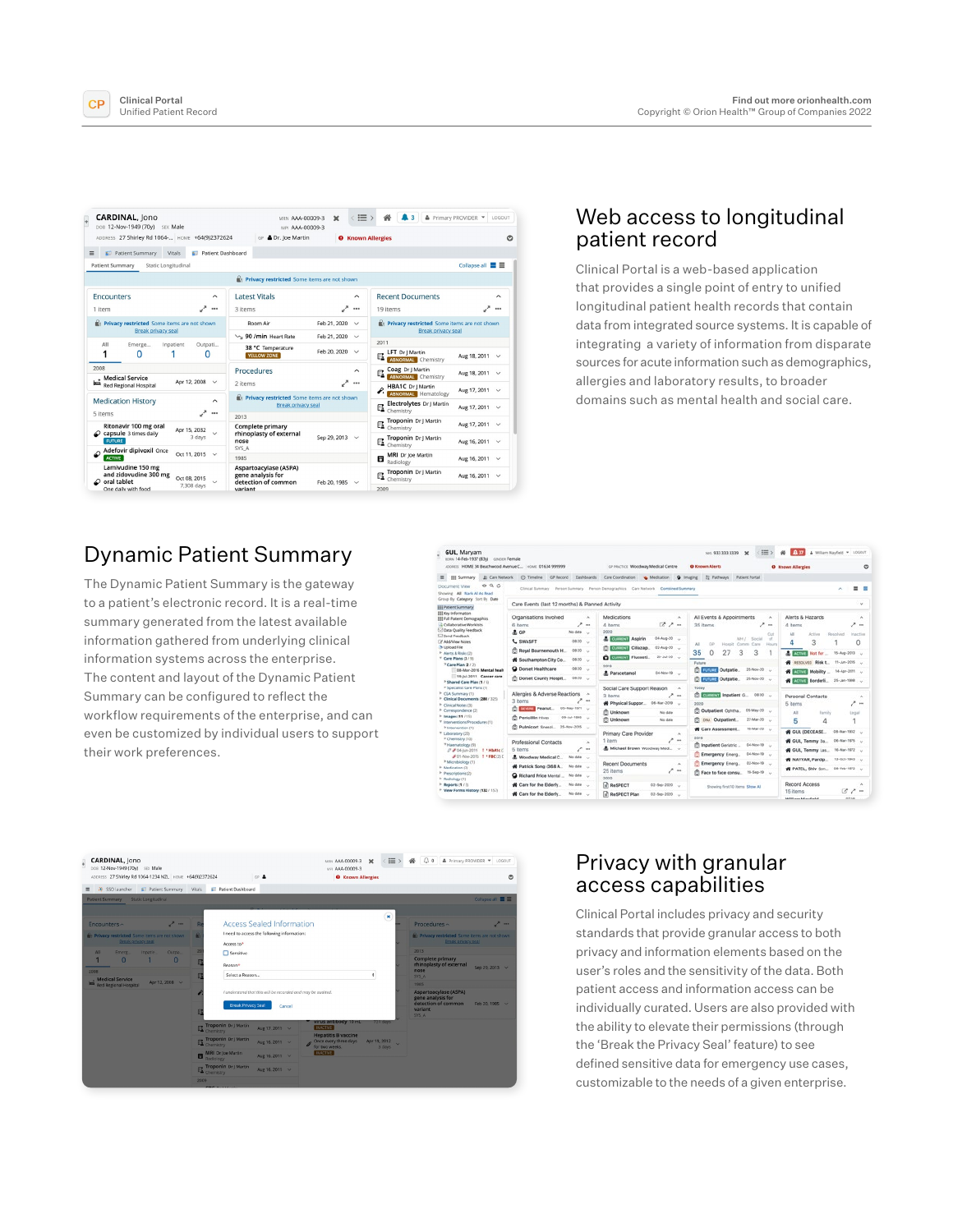



## Secure user messaging

Clinical Portal's User Messaging enables the secure sending and receiving of messages between clinicians within systems. In addition to basic email capabilities, User Messaging allows delivery of patient information and documents between users as message attachments. This functionality is also a means of leveraging Orion Health Notifications, where user-subscribed notifications are presented securely. Such messages would typically include details of the notification as well as the means to navigate to document content related to the notification.

## Administrative configuration management

Clinical Portal provides administrators with various administrative functionalities and configurations to aid them in the management of the system. This includes user management tools for handling user accounts, the ability to manage audit logs, tools for user interface configuration and branding, and many other tools for configuring the key features mentioned previously.

### Patient identity management integration

Clinical Portal is capable of integrating into an external Patient Administration System (PAS), Patient Index (PI) or other provided Master Patient Index (MPI) to enable information from multiple information systems to be linked to the correct patient, and enable an aggregated patient record. This allows the correct demographic information for a given patient across name spaces to match any new patient identifiers that become available.

|                            | Identifier |              | Name                              | First Name(s) | cardinal               |  |      |
|----------------------------|------------|--------------|-----------------------------------|---------------|------------------------|--|------|
| OHCP<br>Identifier<br>Type |            |              | ×<br>Date of<br>Birth<br>÷<br>Sex |               |                        |  |      |
|                            |            | <b>Reset</b> | ⊕<br>Enter a new favorite search  |               |                        |  |      |
|                            | Search     | Identifier   | Name                              |               | Date of Birth (Age)    |  | Sex  |
|                            |            | 84568-4564   | CARDINAL, John O                  |               | 11-Nov-1949 (70 years) |  | Male |

## Custom search capabilities

Using Clinical Portal Generic Search, clinical staff can be provided with searches customized to the needs of their specialty or department. For example, clinicians can launch an outpatient or inpatient search, cardiologists can search for cardiology studies, and nurses can initiate a search on the whiteboard. These search applications can be easily and rapidly set up by administrators or integrators. Data can be accessed via JDBC, ODBC, HL7, XML, SOAP, REST and even green-screen systems via adaptors.



## Overview of a patient's medical history

Timeline view gives the user an overview of a patient's medical history using a visual representation of encounters and documents available for that patient. This view has zoomin/ zoom-out and selection capabilities. Users can select a timespan to display the timeline in more detail via the lower section of the page. In the detailed (zoom-in) view, events can be grouped into their clinical designations (for example; respiratory, radiology, chemistry).